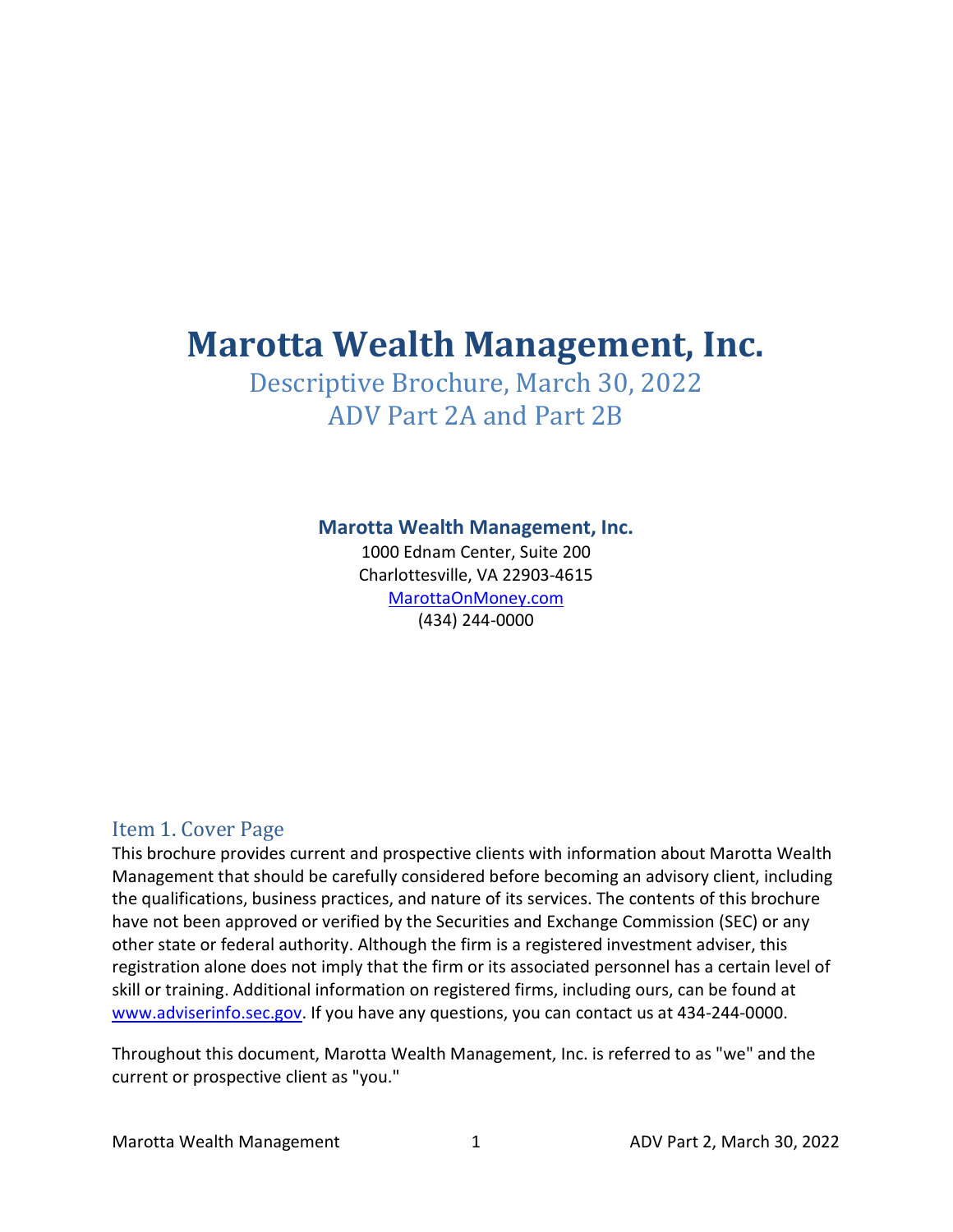### Item 2. Material Changes

This section lists specific material changes that we have made to the brochure and provides you with a summary of such changes. It is made available within 120 days of the close of our fiscal year and references the date of our last annual update.

There were no material changes since our March 30, 2021 filing last year.

We will also provide you with a new brochure at any time without charge. You can request it by calling the office at (434) 244-000. Our latest brochure is also available, free of charge, at MarottaOnMoney.com/brochure on our website.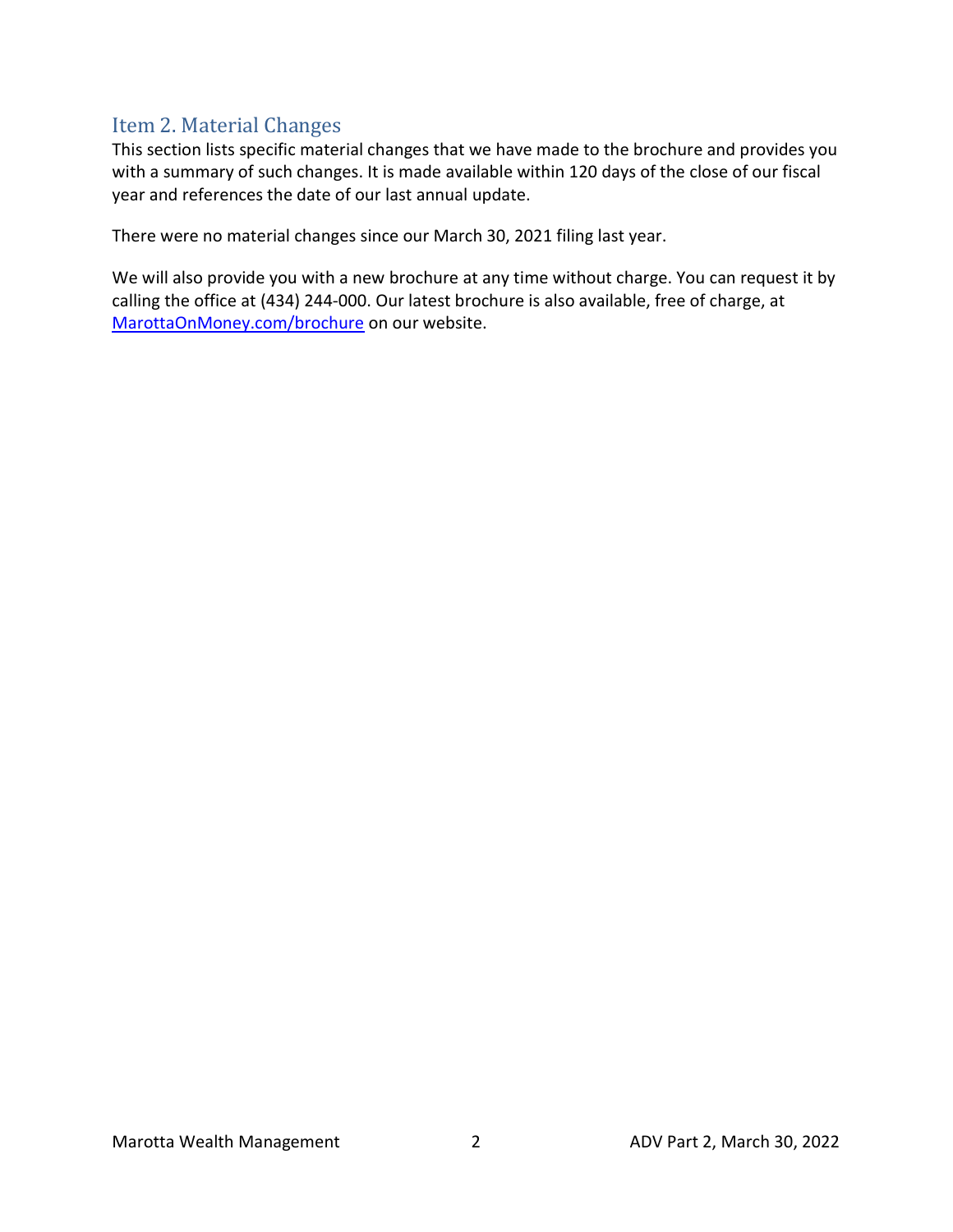## Item 3. Table of Contents

### **Table of Contents**

| Item 11. Code of Ethics, Participation or Interest in Client Transactions, and Personal Trading 8 |
|---------------------------------------------------------------------------------------------------|
|                                                                                                   |
|                                                                                                   |
|                                                                                                   |
|                                                                                                   |
|                                                                                                   |
|                                                                                                   |
|                                                                                                   |
|                                                                                                   |
|                                                                                                   |
|                                                                                                   |
|                                                                                                   |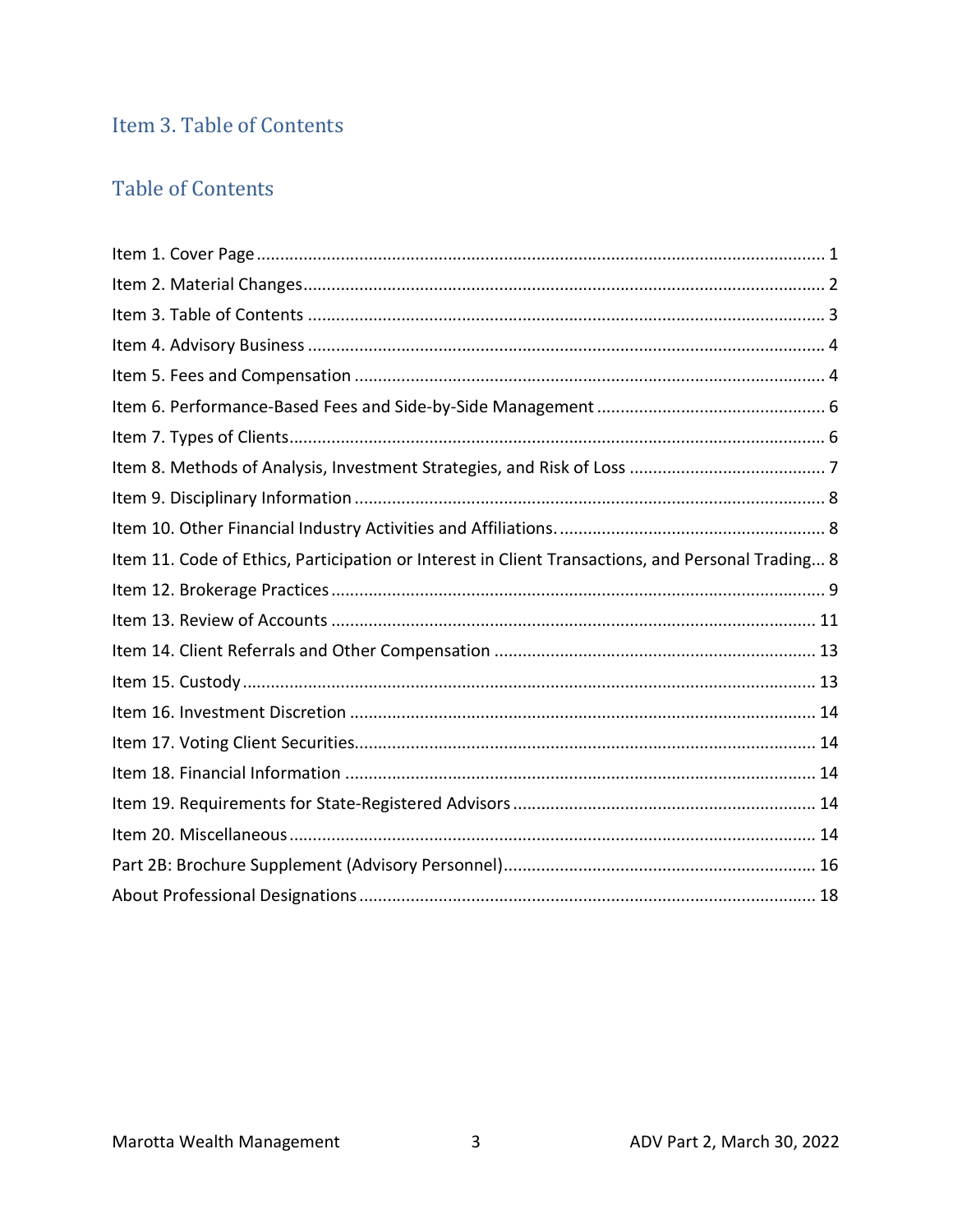### Item 4. Advisory Business

Marotta Wealth Management, Inc. is an independent comprehensive wealth management firm that, since 2000, has offered a complete range of investment management and financial planning services. David John Marotta is the President, sole owner, and Chief Compliance Officer of Marotta Wealth Management. The firm is not publicly owned or traded. There are no indirect owners of the firm or intermediaries with any ownership interests.

All of our financial advisors are fee-only fiduciaries who are paid a preset amount regardless of which services they provide to you and have signed a fiduciary oath promising to strive to act in good faith and in the best interest of you, the client.

We offer a holistic and integrated approach to your finances including investment management, retirement planning, tax planning, education planning, business ownership concerns, intergenerational support, and estate management.

Our support is tailored to suit your needs, and we meet with you to determine your needs and clarify your financial goals. We rely on you to inform us promptly anytime there are significant changes in your financial situation, goals, or objectives. We rely on you to engage with us in the process. We design your Investment Policy Statement together and tailor your security selections to your goals, needs, and restrictions.

We offer three service levels. First, the "Comprehensive" service level includes access to all of our offered services. Second, the "Collaborative" service level includes investment management as well as a select list of financial planning services. Third, the "Do-It-Yourself" service level offers investment management as well as access to a limited list of our services for an additional planning fee.

Marotta Wealth Management does not participate in any wrap fee programs (an investment program that bundles together custodial and financial advisory services for one fee), because we believe separating the two services reduces conflicts of interest.

As of December 31, 2021, we manage \$550,852,298 on a discretionary basis and \$18,731,278 on a nondiscretionary basis. Nondiscretionary assets include self-directed Employee Benefit Plan Services.

### Item 5. Fees and Compensation

Our "Comprehensive" and "Collaborative" service level fees start at 0.25% of the amount of investable assets we manage billed quarterly (1% annual) and the rate is discounted for amounts over one million dollars as follows:

- 0.25% of the first million (\$1M) which is 1% annual
- 0.20% for the next 2 million (\$1–3M) which is 0.8% annual
- 0.175% for the next 2 million (\$3–5M) which is 0.7% annual
- 0.15% for the next 5 million (\$5–10M) which is 0.6% annual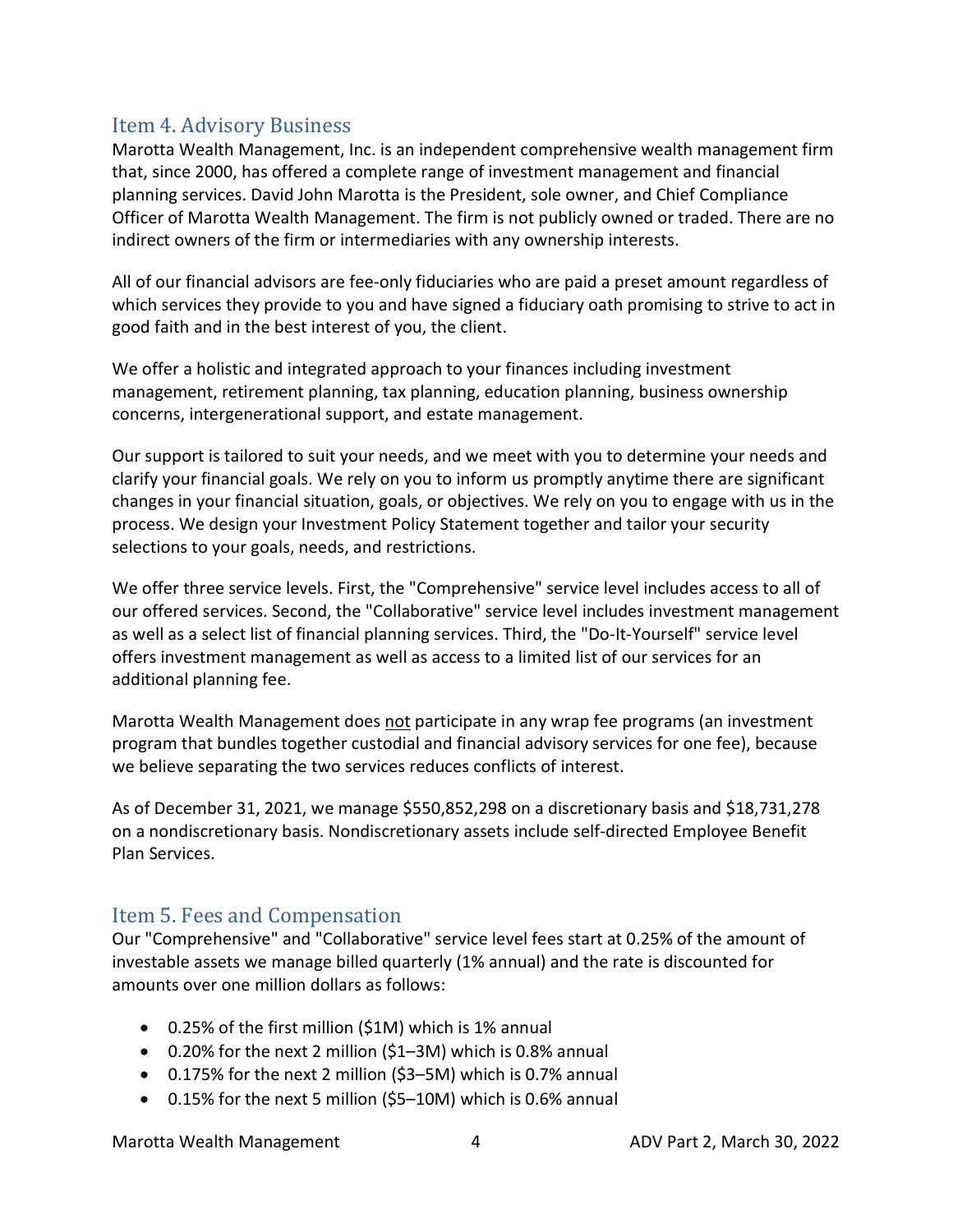- $\bullet$  0.125% for the next 15 million (\$10–25M) which is 0.5% annual
- 0.1% for the remainder (\$25M+) which is 0.4% annual

Our minimum fee for "Comprehensive" services is \$2,500 per quarter or \$1 million in assets under management. Our minimum fee for "Collaborative" services is \$1,000 per quarter or \$400,000 in assets under management.

We also offer a "Do-It-Yourself" Service level that has no minimum fee. This includes basic investment management services along with access to some select bonus services for an additional planning fee. Our "Do-It-Yourself" service level fees are 0.1% of the amount of investable assets we manage billed quarterly (0.4% annual). There are no minimum fees for Do-It-Yourself services. The minimum account size for investing using the Schwab Institutional Intelligent Portfolios platform in our "Do-It-Yourself" Service level is \$5,000. There is no minimum account size for the "Do-It-Yourself" service level using other account platforms.

We will not increase these fee schedules without prior written notification.

Although we recommend an ongoing relationship, as time permits, we may on occasion offer some services for a fixed fee or a rate of \$500 per hour for clients without managed accounts.

As fee-only financial planners, we and all our supervised persons receive no other form of compensation.

We believe this policy helps mitigate the conflict of interests inherent in commission-based compensation. We do not receive any payments or commissions from fund or insurance companies. Our only compensation is from the clients we serve.

You are still responsible for all other expenses, including custodian fees, mutual fund expenses, brokerage and transaction costs, and so on. We neither set the rate of these fees nor do we receive any revenue from them.

Our fees are deducted from client assets quarterly in advance, based on their value at the end of the previous quarter after all the transactions have been settled. To verify these amounts you are encouraged to compare account balances provided in our statements to those of their custodian. If you drop our services in the middle of the quarter, you will receive a prorated refund of fees paid for the number of days remaining in the quarter.

We may, at our sole discretion, reduce our minimum fee or charge a lesser investment management fee based on certain criteria (e.g., anticipated future earning capacity, anticipated future additional assets, dollar amount of assets to be managed, related accounts, negotiations with client, family relationships, pro bono work, investment-only management, etc.).

We have a lower fee schedule for corporate retirement plans (e.g. 401(k) accounts) because participants do not receive the personalized service we offer our comprehensive wealth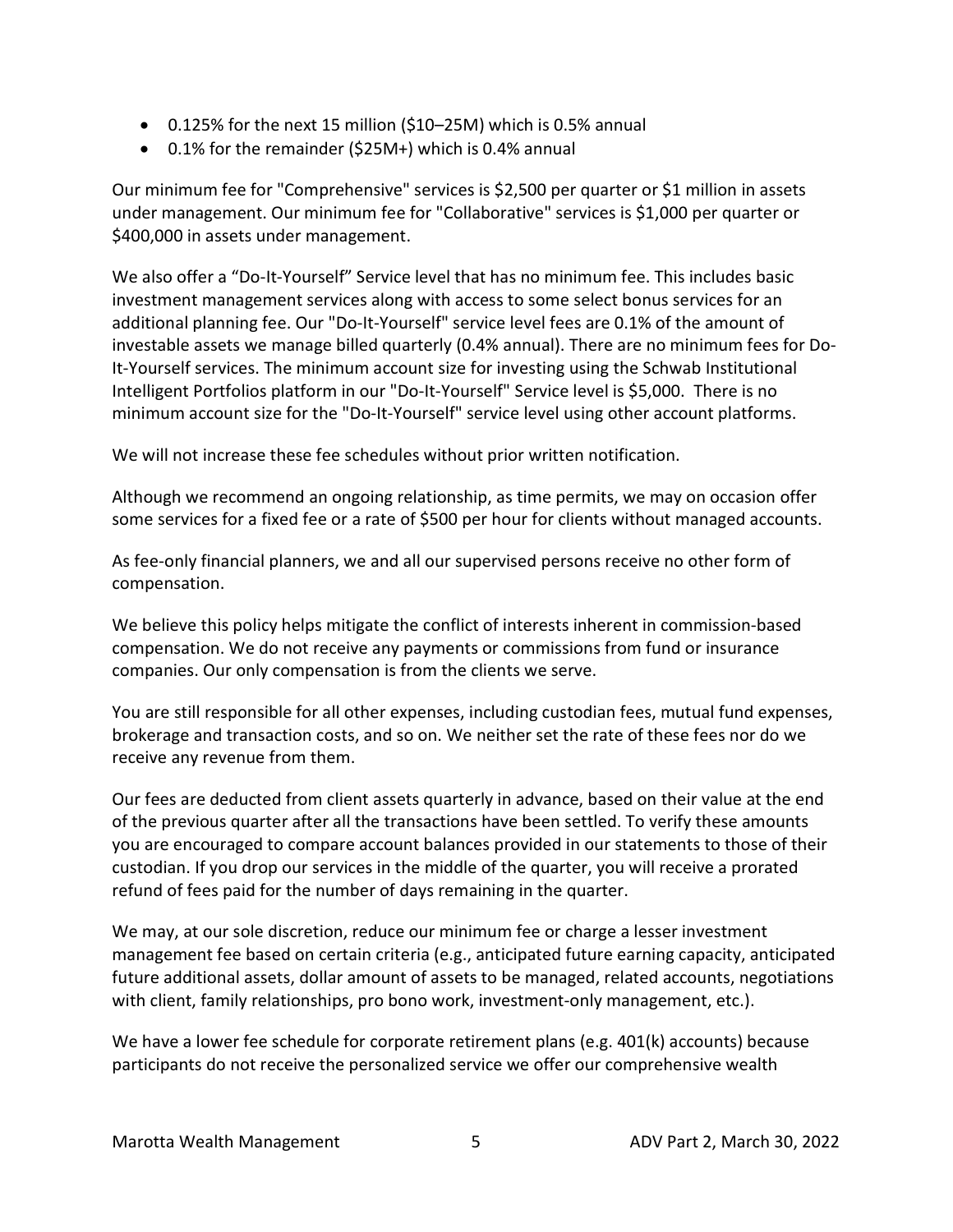management clients. We bill quarterly and our fee schedule for corporate retirement plans is as follows:

- 0.125% of the first million (\$1M) which is 0.5% annual
- 0.1% for the next 2 million (\$1–3M) which is 0.4% annual
- 0.0875% for the next 2 million (\$3–5M) which is 0.35% annual
- 0.075% for the next 5 million (\$5–10M) which is 0.3% annual
- $\bullet$  0.0625% for the next 15 million (\$10–25M) which is 0.25% annual
- 0.05% for the remainder (\$25M+) which is 0.2% annual

### Item 6. Performance-Based Fees and Side-by-Side Management

We do not use performance-based fees, or fees based on a share of the capital gains or capital appreciation of the funds in a client's account.

We do not engage in side-by-side management, which refers to an advisor simultaneously managing accounts that do pay performance-based fees (typically hedge funds) and those that do not.

We choose not to use a performance-based fee structure or side-by-side management because of the potential conflict of interest it can create. Performance-based compensation of any kind can pose an incentive for an advisor to recommend an investment that may carry a higher than warranted degree of risk to the client in order to earn potentially higher fees.

### Item 7. Types of Clients

Clients include individuals, pension and profit-sharing plans, trusts, estates, and charitable organizations. We specialize in clients approaching retirement, university professors, small business owners, generational trusts, and other supersavers.

For our "Comprehensive" service level, account size must be at least \$1 million or clients must be willing to pay a \$2,500 quarterly fee. For our "Collaborative" service level, account size must be at least \$400,000 or clients must be willing to pay a \$1,000 quarterly fee. For our "Do-It-Yourself" service level, we have no minimum account size or minimum quarterly fee.

We generally recommend that our clients be and stay debt free (except for their mortgage), follow a savings/spending plan to achieve their goals, be willing to read and follow periodic advice, be able to communicate via e-mail, prefer fee-only management for all their investment assets, and be willing to diversify for safety while investing for growth.

We reserve the right to decline services to any prospective client for any reason.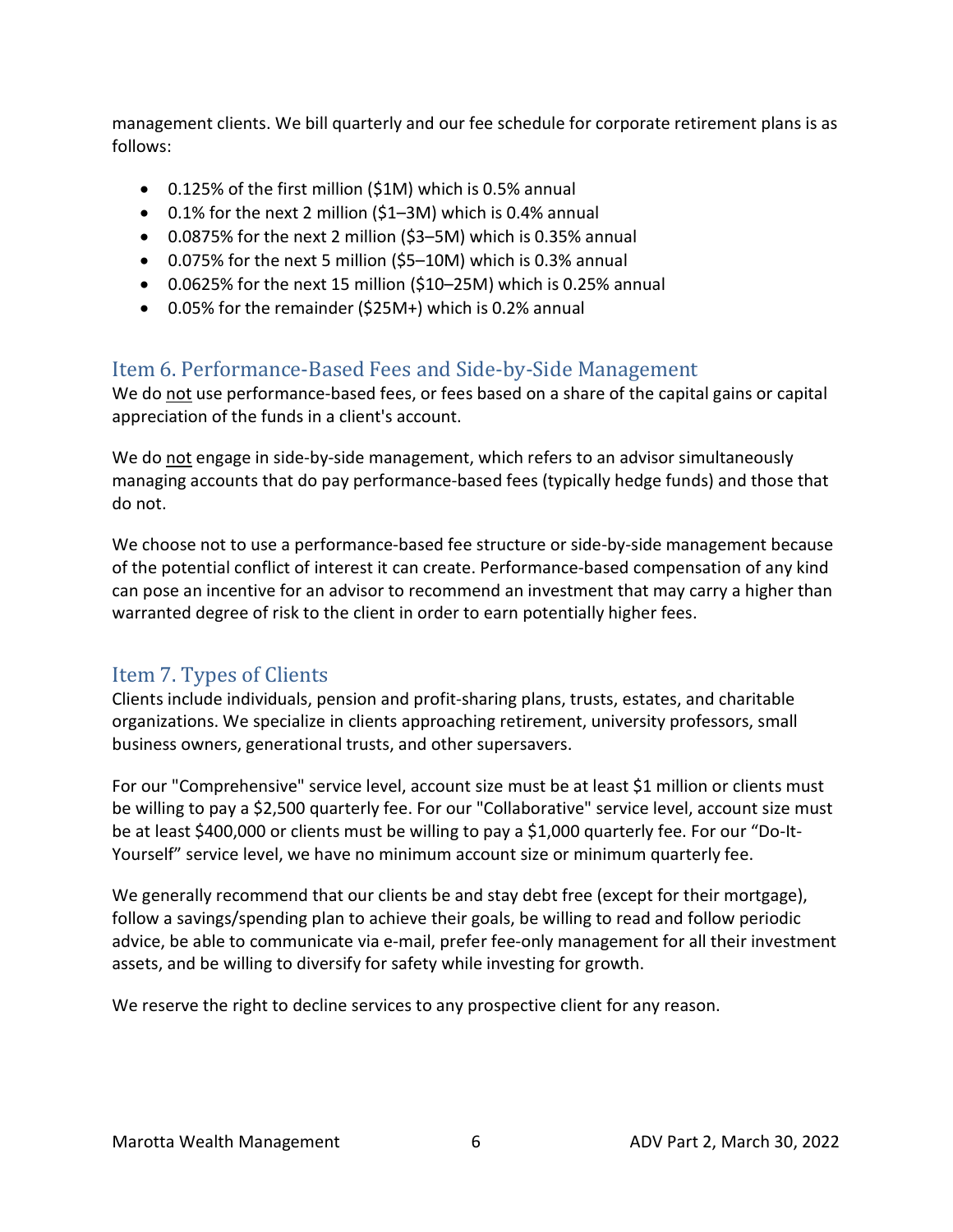### Item 8. Methods of Analysis, Investment Strategies, and Risk of Loss

Our investment philosophy is based on the analytic principles of modern portfolio theory. We use six different asset classes: three for stability and three for appreciation. We divide the asset classes for stability into short money, U.S. bonds, and foreign bonds. We divide appreciation into U.S. stocks, foreign stocks, and resource stocks.

We believe markets are relatively efficient over long periods of time and that asset allocation decisions rather than market timing or stock picking will determine most of your long-term return. As a result, most of the time we recommend diversified portfolios composed of investments with low expense ratios that follow the index of a subsector of one of the asset classes.

No asset class is risk free. Even relatively stable investments can lose money. Bonds can default or have their credit rating reduced, cash can lose its purchasing power due to inflation, and even the money market can "break the dollar" and return less than you invested. The equity markets are even more inherently volatile. Investing in securities involves a risk of loss that clients should be prepared to weather.

We advocate periodic rebalancing, which means buying more of markets that have gone down and selling some of the markets that have gone up.

No firm, ours included, can represent, guarantee, or imply that their services or methods of analysis can or will predict future results, successfully identify market tops or bottoms, or insulate you from losses due to market corrections or crashes. No guarantees can be offered that your goals or objectives will be achieved. Furthermore, no promises or assumptions can be made that the advisory services offered by a particular firm will provide a return superior to alternative investment strategies.

Having said that, we do not generally recommend strategies that involve investments we believe would be classified as unusually risky. We also do not advise frequent trading, which can increase brokerage costs and taxes.

We craft individual portfolios tailored to your needs. That includes analyzing your current holdings as well as additional investment choices. Appropriate investment vehicles may include exchange-traded funds (ETFs), mutual funds, closed-end funds, money market funds, certificates of deposit (CDs), individual stocks, individual bonds, and, on rare occasions, level 1 options (e.g., selling covered call options).

We do not normally recommend investing in hedge funds, private offerings, or nonpublic limited partnerships. Because these investments are not publicly priced and traded, valuing these assets is difficult. The value of these assets is often assumed to be their purchase price until the management company provides a new value. However, their liquidation value might be only a fraction of the investment's presumed value.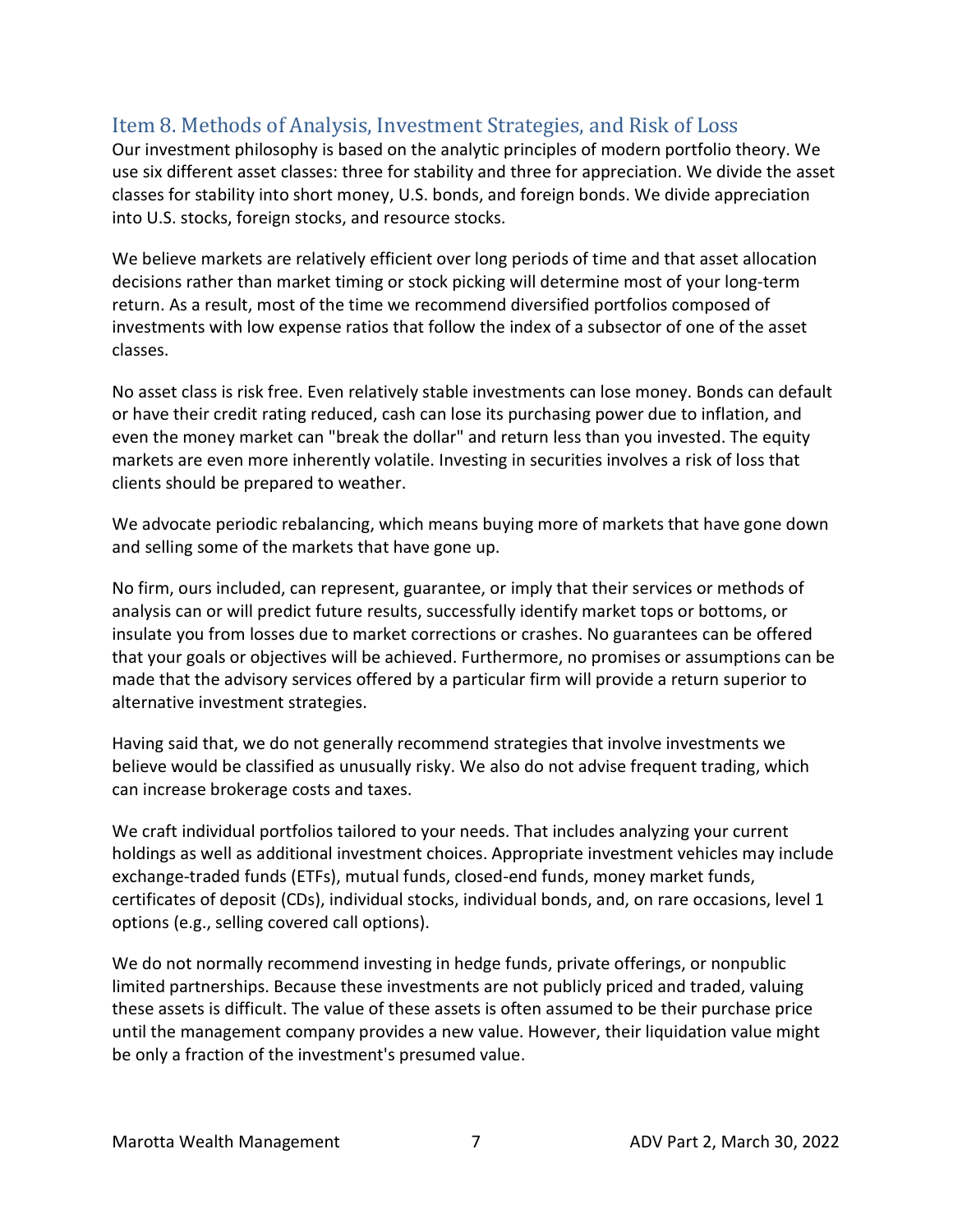Investments that are not publicly priced and traded cause many conflicts of interest when it comes to reporting and billing. We do not have confidence in computing a return on a portfolio of investments that are not publicly priced and traded and do not know how to value such investments for computing fees. If new clients own such investments, we will help them determine if they should continue to hold them, but we do not normally recommend purchasing them because of their inherent difficulties.

We also do not typically recommend purchasing options or futures because these investments are hedges or bets more than they are investments. Futures and options can and do make money, but on average they are closer to a zero-sum game even before factoring in trading costs.

#### Item 9. Disciplinary Information

We do not have any disciplinary information to report.

Neither Marotta Wealth Management nor any of its associated personnel have been the subject of a reportable legal or disciplinary event under the Investment Advisers Act of 1940 ("Advisers Act") as amended or any similar state statue.

### Item 10. Other Financial Industry Activities and Affiliations.

None of our business ownerships involve a substantial amount of time, and they do not present any material conflicts of interest.

None of the advisors serve as an officer, director, partner, or employee of any other organization engaged in the business of trading securities.

### Item 11. Code of Ethics, Participation or Interest in Client Transactions, and Personal Trading

The Advisers Act imposes a fiduciary duty on investment advisers. As fiduciaries, we have a duty of utmost good faith to act solely in the best interests of each of our clients. Our fiduciary duty compels all employees to act with the utmost integrity in all of our dealings. This fiduciary duty is the core principle underlying our Code of Ethics and Personal Trading Policy, and it represents the expected basis of all of our dealings with our clients.

We have adopted a Code of Ethics that sets forth the high ethical standards of business conduct we require of our employees. Character is as important as competence in the financial services profession, and we strive to be outstanding in both. We have structured the firm to avoid many potential conflicts of interest. The most obvious conflict of interest we have avoided is commission-based compensation. We operate on a fee-only basis.

We place the interests of clients ahead of the firm's or any employee's own investment interests. Employees are expected to conduct their personal securities transactions in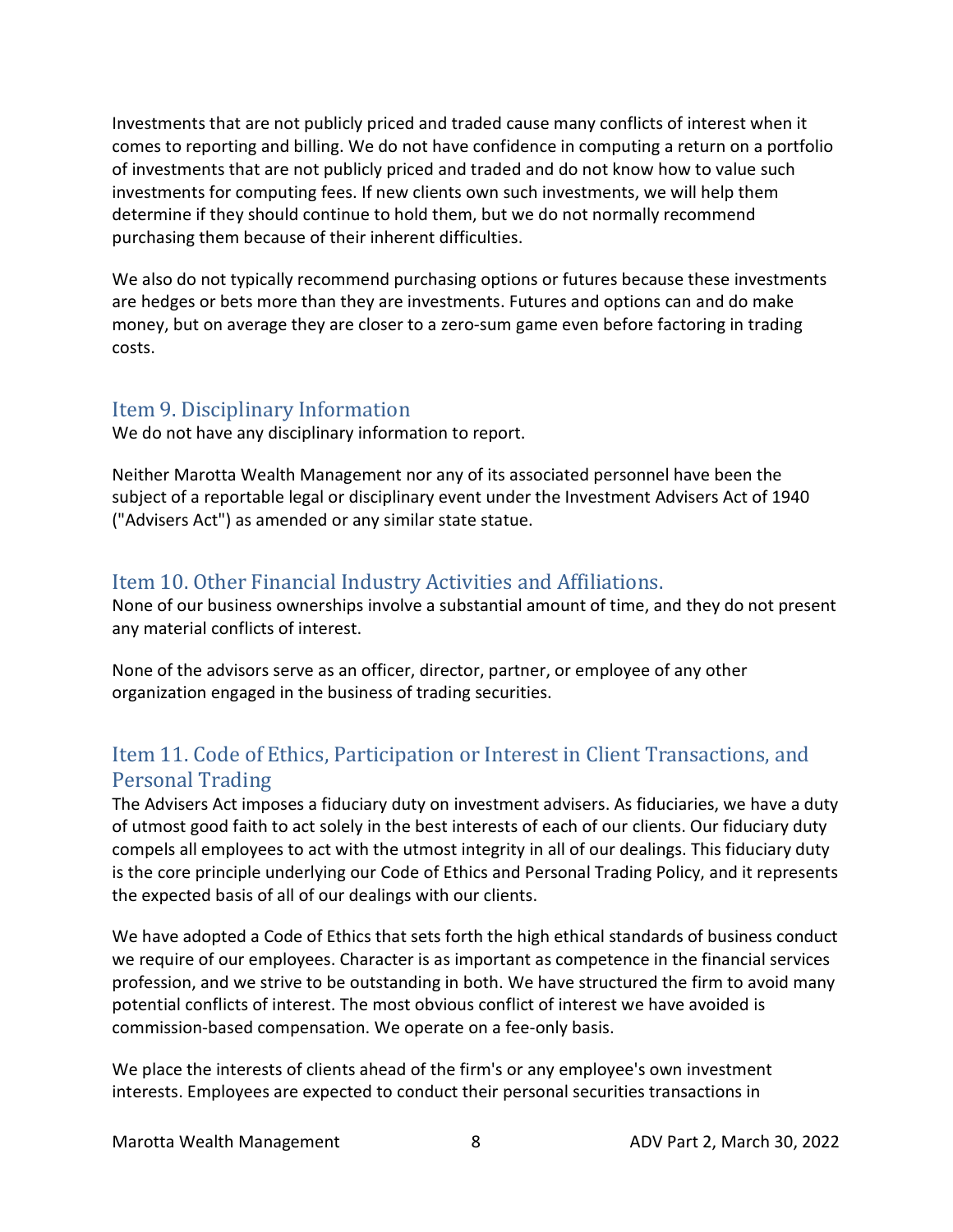accordance with the firm's Personal Trading Policy and strive to avoid any actual or perceived conflict of interest with the interests of clients.

Our Code of Ethics includes provisions forbidding the use of nonpublic securities information (insider trading) and requires compliance with all applicable federal and state securities laws. We have an obligation to adhere not only to the specific provisions of the Code of Ethics but to the general principles guiding that code.

We suggest the same investments to you that we may hold in our own accounts, and we purchase securities in our own accounts that we may also recommend to you. Most of our recommended securities have a sufficient daily volume such that our trading activities should not significantly move a security's price. Our Personal Trading Policy provides advisor guidelines to avoid any appearance of front-running or trying to benefit from the timing of personal trades.

A copy of our Code of Ethics is available to our advisory clients and prospective clients. We reaffirm our commitment to the Code of Ethics annually or whenever it is amended. To request a copy, e-mail us at compliance [at] emarotta [dot] com or call 434-244-0000.

### Item 12. Brokerage Practices

#### The Custodian and Brokers We Use

Marotta Wealth Management does not maintain custody of the assets we manage. Your assets are housed at a qualified custodian. We often recommend Charles Schwab & Co., Inc. ("Schwab"), a registered broker-dealer and member of the Securities Investor Protection Corporation (SPIC), as the qualified custodian.

We may be deemed to have custody of your assets if you give us authority to withdraw assets from your accounts, pay bills on your behalf, or have credit card information. Therefore, we have structured the firm such that we refuse to accept these powers or information.

We may be allowed with your permission to transfer money between two accounts which are both owned by you. This allows us to help you satisfy required minimum distributions, withdrawals for lifestyle, or savings plans. Prior to 2017 this was not deemed as "having custody" of your assets. After 2017 this power is deemed as "having custody" whenever the two accounts are not identically registered. We do accept this limited power for the convenience of clients who want it and therefore now report that we "have custody" of some client assets in this very limited way.

We are independently owned and operated and not affiliated with Schwab or any other custodian. Although we often recommend Schwab as a custodian, you will decide whether to do so and will open your account with Schwab by entering into an agreement directly with them. We do not open the account for you, although we may assist in the process.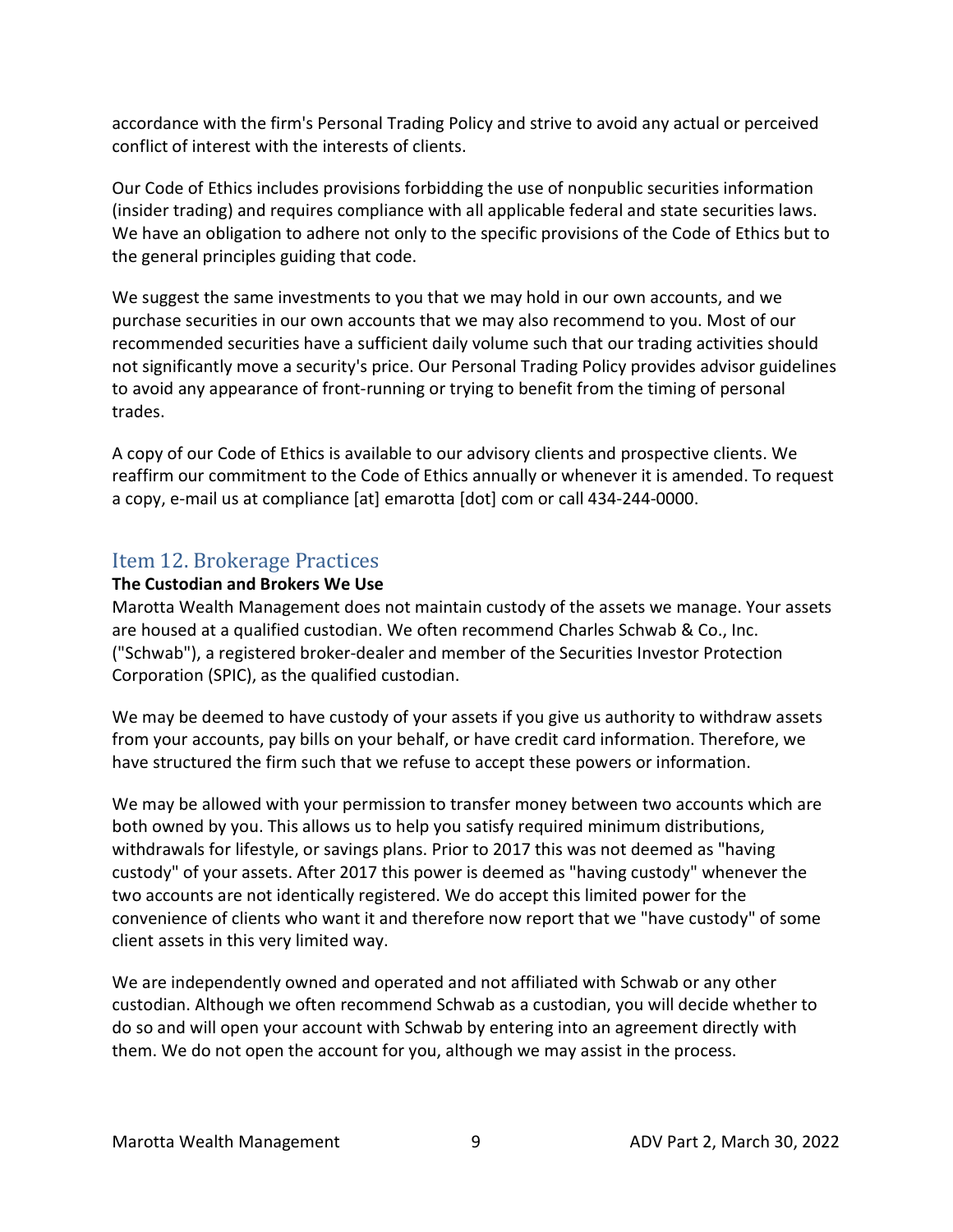We are also given a limited power of attorney to make trades on your behalf and to withdraw our quarterly fee. The ability to withdraw our fee is currently deemed by the SEC as "having custody" of assets in a very limited way, but the SEC directs us that we should answer "No" to "Do you have custody of advisory assets?" if we have custody solely because we deduct our advisory fees directly from our clients' accounts.

We strongly recommend that clients do not allow their financial advisor to have actual custody of their assets in anything but the limited ability to make trades on your behalf, move money between your accounts, and take out a fee. We believe the SEC's new custody rules have made it more difficult to know which firms have actual custody of client assets and therefore pose a greater risk to safeguarding customer assets and which firms do not because they use a qualified custodian to secure investor assets. While we are deemed as "having custody", we use a qualified custodian to hold and secure investor assets.

We generally do not aggregate client transactions, also known as block trading. Your accounts are individually reviewed and managed.

#### How We Select Brokers/Custodians

We seek to recommend a custodian who will hold your assets and execute transactions on terms that overall are most advantageous when compared to other available providers and their services. We consider a wide range of factors, including, among others:

- Asset custody services and security
- Transaction execution services, including the capability to execute, clear, and settle trades
- Capability to facilitate transfers and payments to and from accounts (wire transfers, check requests, etc.)
- Breadth of available investment products (stocks, bonds, mutual funds, ETFs, etc.)
- Quality and promptness of service
- Competitiveness of the price of those services (commission rates, margin interest rates, other fees, etc.) and willingness to negotiate the prices
- Reputation, financial strength, and stability
- Previous experience of us and our clients

#### Your Brokerage and Custody Costs

For our clients' accounts held at Schwab, Schwab does not charge a separate fee for custody services.

Schwab offers many no-transaction-fee trading opportunities, but they do charge commissions on some types of trades that Schwab executes in your Schwab account. When they do charge a transaction fee, Schwab charges you a flat dollar amount as a "prime broker."

If you choose to execute trades via another broker-dealer, Schwab charges you a "trade-away" fee for each trade executed by that different broker-dealer but where the securities bought or the funds from the securities sold are deposited (settled) into your Schwab account. These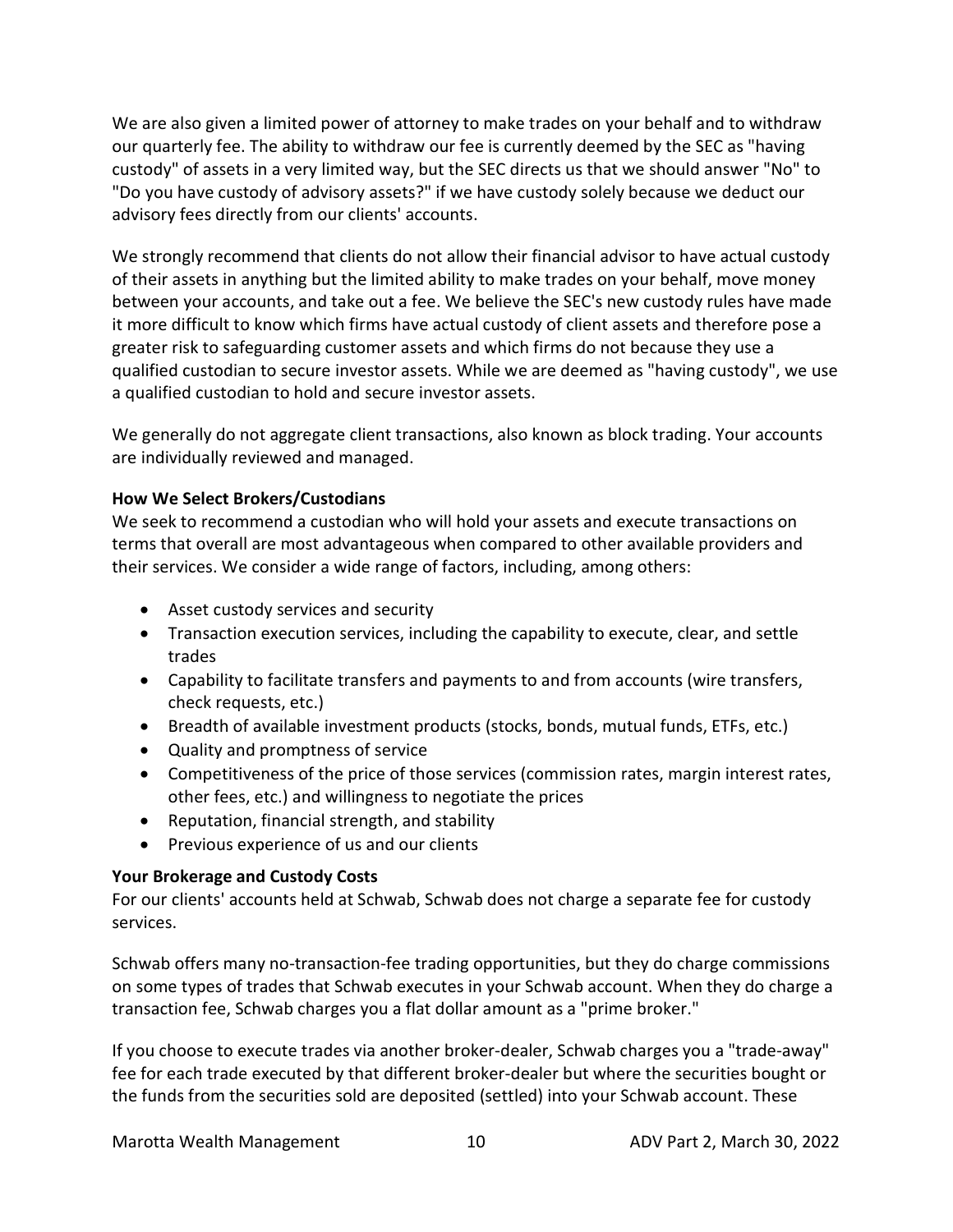trade-away fees are in addition to the commissions or other compensation you pay the executing broker-dealer.

To minimize your trading costs, we take advantage of no-transaction-fee opportunities and have Schwab execute most trades for your account as a prime broker. We have determined that having Schwab execute most trades is consistent with our responsibility to seek the "best execution" of your trades, which means the most favorable terms for a transaction based on all relevant factors.

### Item 13. Review of Accounts

We review your accounts regularly and rebalance according to your target asset allocation. Accounts are set for review and rebalancing quarterly or more frequently if necessary. Our investment philosophy is formed by our Investment Committee and then individual managers review client portfolios.

As a part of our service, we provide quarterly reports which show information pertaining to your asset allocation, change in your portfolio, performance summary by asset class, your portfolio value versus cumulative net investment, contributions and withdrawals by year, yearly performance summary by asset class, and information on our fee for that quarter.

Each of these sections is described in more detail below:

#### Asset Allocation

Shows the current value and percentage of each of the following Asset Categories:

- Short Money
- US Bonds
- Foreign Bonds
- US Stocks
- **•** Foreign Stocks
- Resource Stocks
- Total Portfolio Value

#### Change in Portfolio

Shows the following activity both during the previous quarter and since inception:

- Beginning Portfolio Value
- Contributions
- Withdrawals
- Unrealized Gain/Loss
- Realized Gain/Loss
- Transfers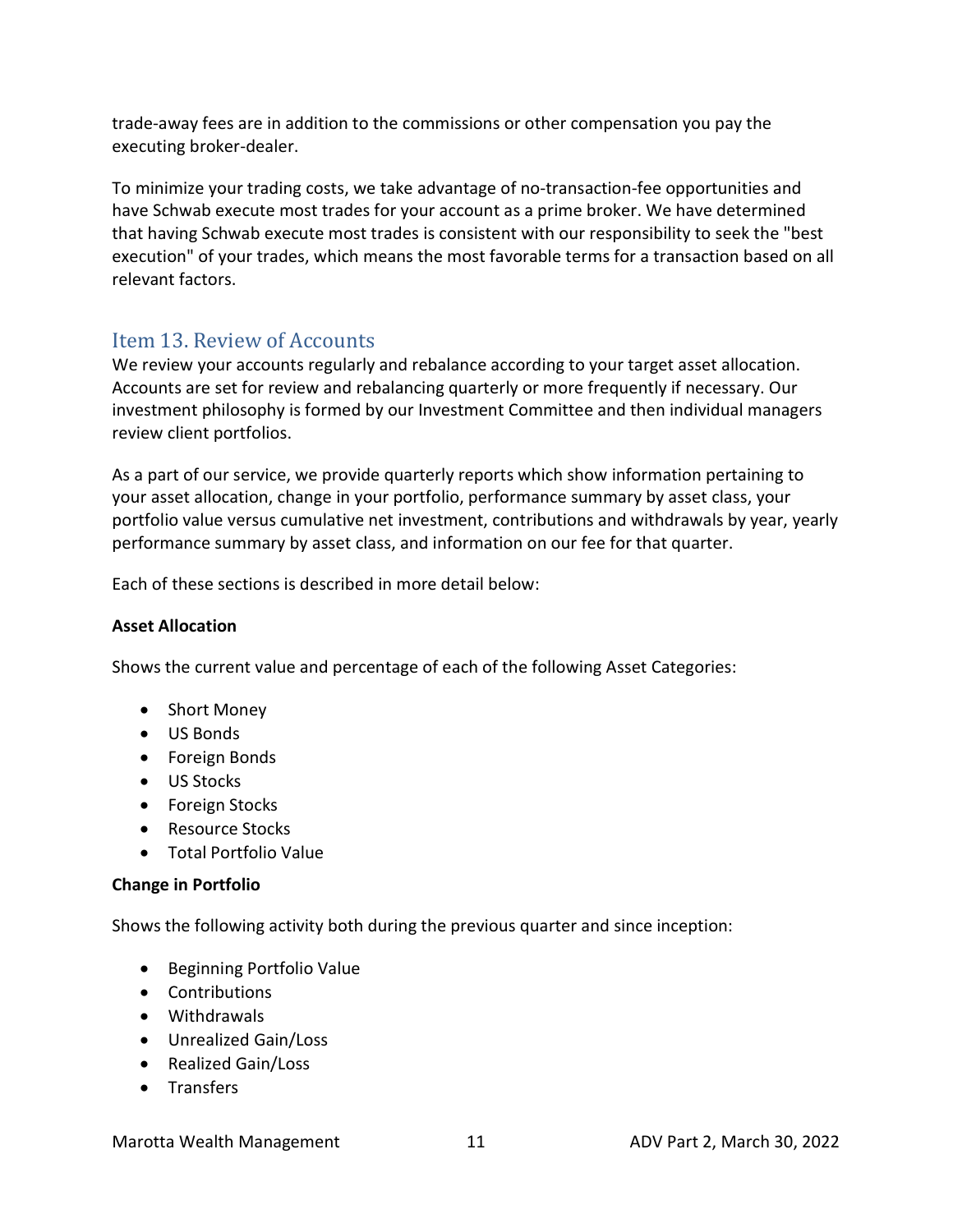- Income and Expenses
- Ending Portfolio Value
- Investment Gain
- The portfolio's time-weighted return (net of management fees and expenses) during the quarter and various longer periods

#### Performance Summary by Asset Class

Shows the time-weighted return net of fees for each of the six asset classes (Short Money, US Bonds, Foreign Bonds, US Stocks, Foreign Stocks, and Resource Stocks) as well as the portfolio as a whole for each of the following time periods:

- Last 3 Months
- Last 1 Year
- Last 3 Years
- Last 5 Years
- Since Inception

#### The Portfolio Value versus Cumulative Net Investment

Shows a graphical chart over time of the cumulative net investment and the portfolio value.

#### Contributions and Withdrawals by Year

Shows the following activity each year for the past three calendar years:

- Beginning Portfolio Value
- Contributions
- Withdrawals
- Ending Portfolio Value
- Investment Gain/Loss

#### Yearly Performance Summary by Asset Class

Shows the time-weighted return net of fees for each of the six asset classes (Short Money, US Bonds, Foreign Bonds, US Stocks, Foreign Stocks, and Resource Stocks) as well as the portfolio as a whole for each of the past five calendar years.

#### The Investment Advisory Statement (for the upcoming quarter)

- Portfolio value at the end of the previous quarter
- Billing rates at each break point
- Total fee
- Prorated portion of the fee for each account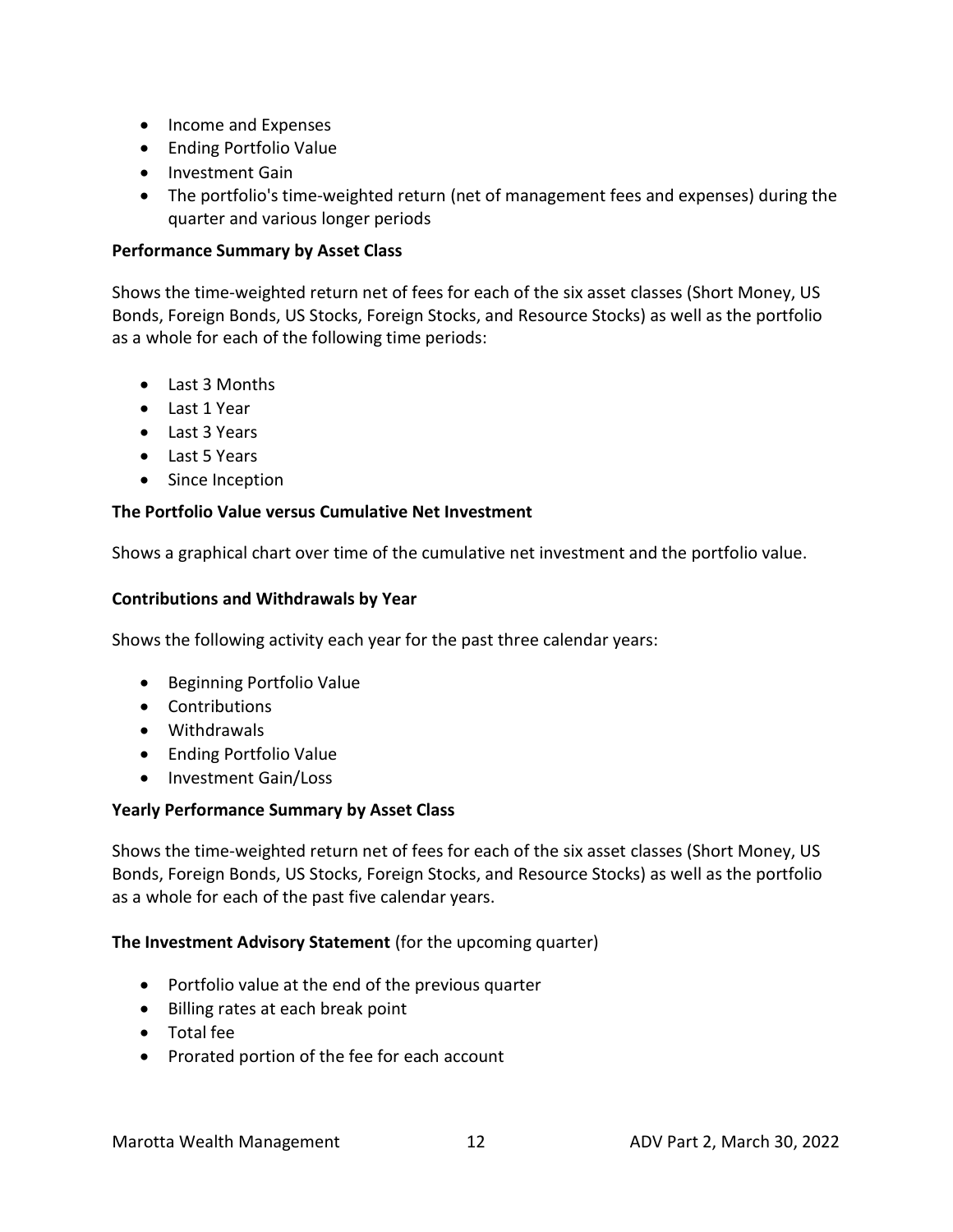Separate from our reports, you usually also receive trade and transaction confirmation notices and regular summary account statements directly from the custodian of your accounts.

Hourly financial planning clients do not receive any ongoing review and reporting.

### Item 14. Client Referrals and Other Compensation

We limit any noncash compensation ("soft dollars") we receive from any service provider to that which enhances our ability to render quality advice and service to all of our clients, such as online information and tools provided by your custodian.

We do not pay for referrals nor do we accept compensation from referrals.

### Item 15. Custody

We do not have actual custody of client assets. Schwab or other brokerage firms maintain actual custody of your assets. You will receive account statements directly from the custodian to the e-mail or postal mailing address you provided to them. We suggest you review these statements promptly and compare them to the periodic portfolio reports you receive from us.

Under government regulations, a firm is deemed to have custody of your assets if, for example, you authorize the firm to instruct them to pay bills for living expenses directly from your account or if you grant them authority to move your money to another person's account. We do not accept authorization to move money outside of the accounts in your name.

We do, however, deduct our advisory fee directly from your account. This procedure is considered custody in a very limited sense. We disclose it here for completeness, but answer "No" to the question "Do you have custody of advisory assets?" as per guidance of the SEC.

We may be allowed with your permission to transfer money between two accounts which are both owned by you. This allows us to help you satisfy required minimum distributions, withdrawals for lifestyle, or savings plans. Prior to 2017, this was not deemed as "having custody" of your assets. After 2017, this power is deemed as "having custody" whenever the two accounts are not identically registered. We do accept this limited power for the convenience of clients who want it and therefore now report that we "have custody" of some client assets in this very limited way.

We strongly recommend that clients do not allow their financial advisor to have actual custody of their assets in anything but the limited ability to make trades on your behalf, move money between your accounts, and take out a fee. We believe the SEC's new custody rules have made it more difficult to know which firms have actual custody of client assets and therefore pose a greater risk to safeguarding customer assets and which firms do not because they use a qualified custodian to secure investor assets. While we are deemed as "having custody", we use a qualified custodian to hold and secure investor assets.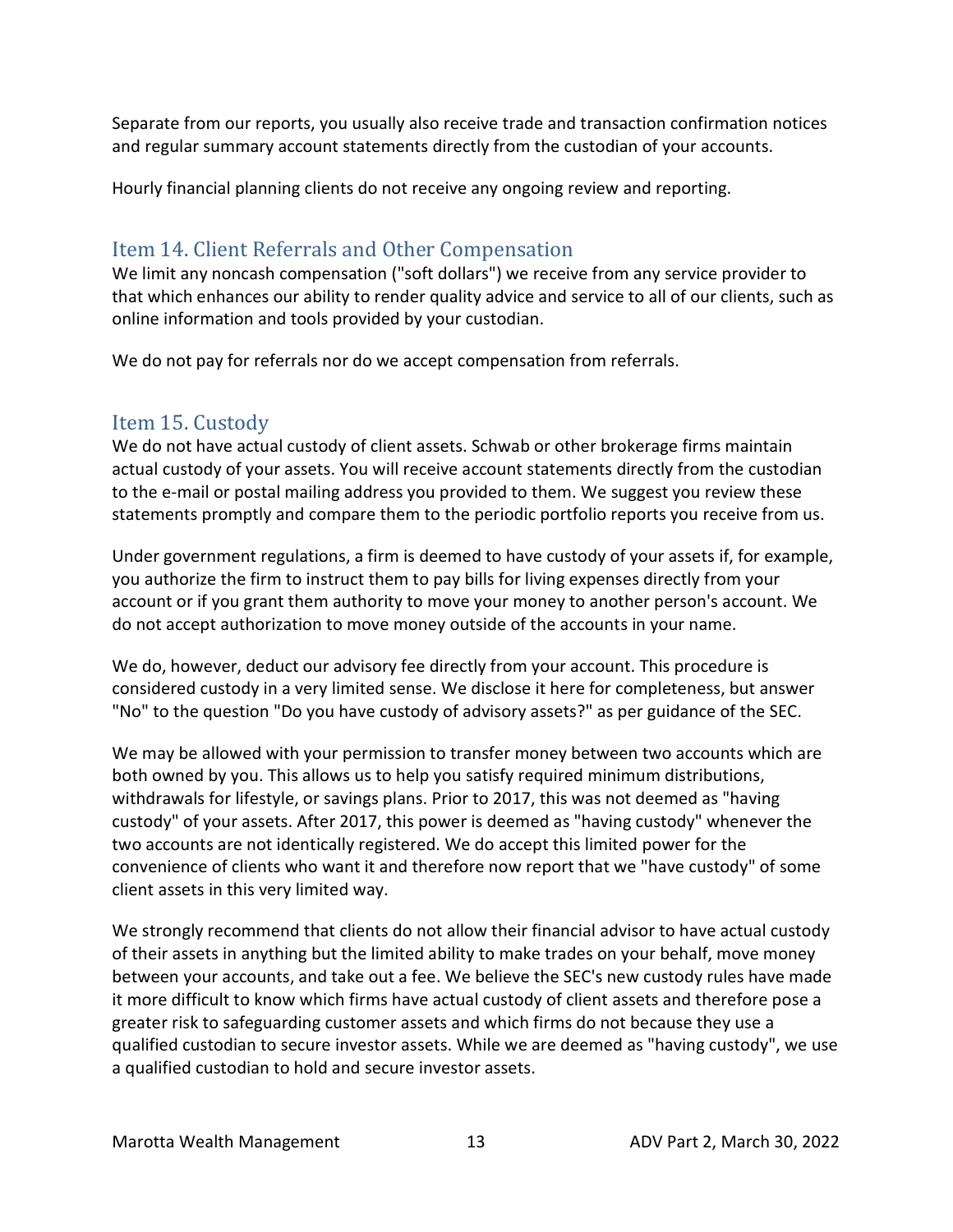### Item 16. Investment Discretion

Our clients give us a limited power of attorney to make trades on their behalf. We use this discretionary authority to implement their investment policy statement.

#### Item 17. Voting Client Securities

We do not vote client proxies on behalf of clients.

You have the exclusive responsibility for directing how to proxy or vote securities and making all elections for events related to owning a security (e.g., mergers, acquisitions, tender offers, class action securities litigation, bankruptcy proceedings, etc.). We instruct the custodian of assets to send all copies of proxies and shareholder information directly to you. We can, upon request, provide advice to you regarding your voting of proxies.

### Item 18. Financial Information

We have no financial commitments that impair our ability to meet our contractual and fiduciary commitment to you.

We do not require or solicit prepayment more than six months in advance.

We have not been the subject of a bankruptcy proceeding.

Consequently, an audited balance sheet is not required or included in this disclosure nor is any further financial information.

### Item 19. Requirements for State-Registered Advisors

We are not a state-registered advisor; therefore this section is not applicable.

#### Item 20. Miscellaneous

Limited Consulting Services. For some clients, we provide limited consulting services on an hourly or fixed fee for projects not included in their service level.

Client Obligations. In performing our services, we are not required to verify any information received from you or from any other professionals you employ. We rely on that information being correct. Moreover, it remains your responsibility to notify us promptly if there is ever any change in your financial situation or investment objectives for the purpose of reviewing, evaluating, or revising our previous recommendations or services.

**Assignment**. Neither we nor you may assign the *Investment Advisory Agreement* without the prior consent of the other party. Transactions that do not result in a change of actual control or our management are not considered an assignment. This means your beneficiaries may choose to remain with our firm but this will require they sign their own *Investment Advisory Agreement*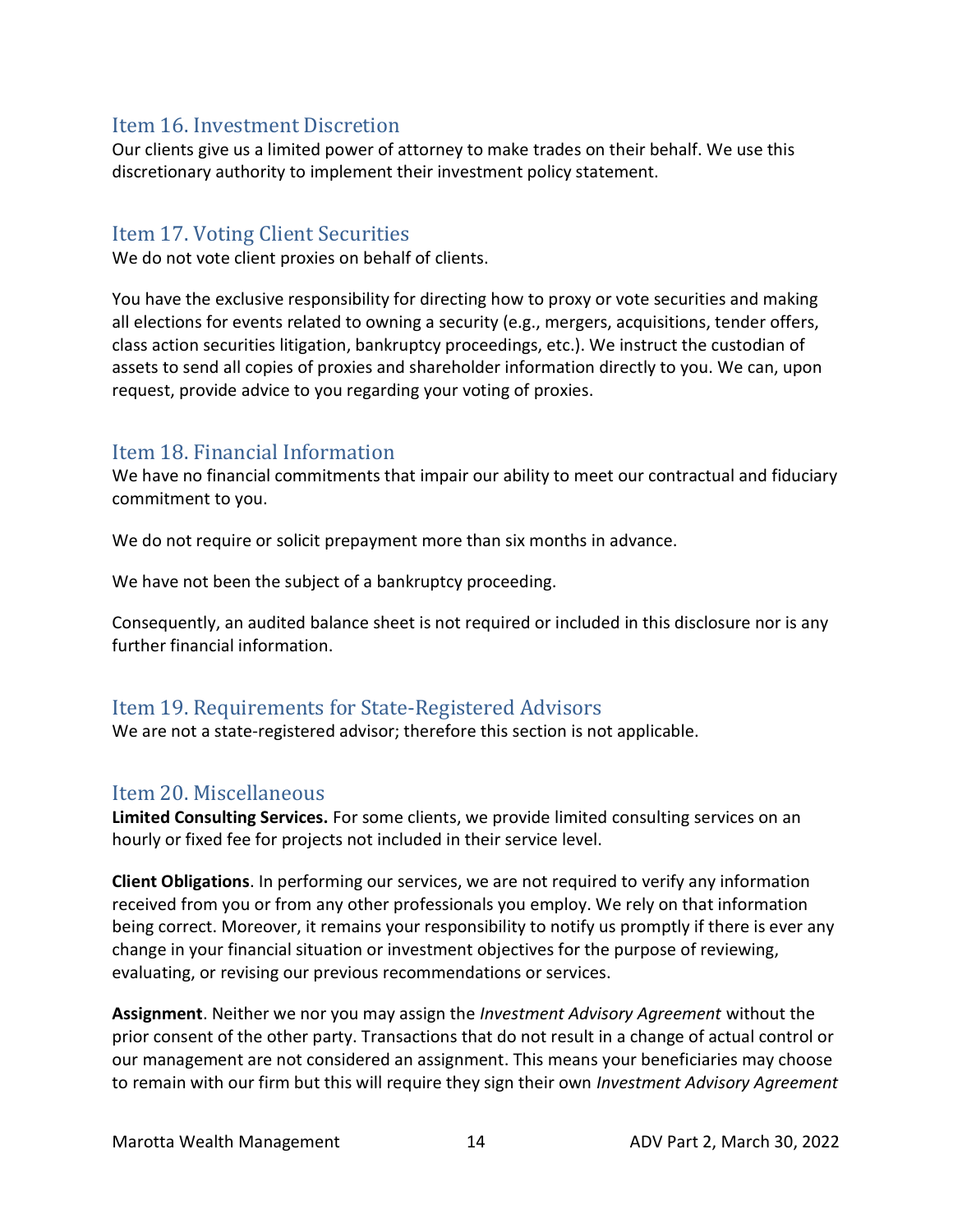with us. Additionally, your accounts cannot be managed by another party wishing to acquire our firm without your consent.

Disclosure Statement. A copy of this part 2 of Form ADV should be given to you prior to or along with our Investment Advisory Agreement. If you have not received this document at least 48 hours before executing our Investment Advisory Agreement, you have five business days subsequent to executing the agreement to terminate our services without penalty.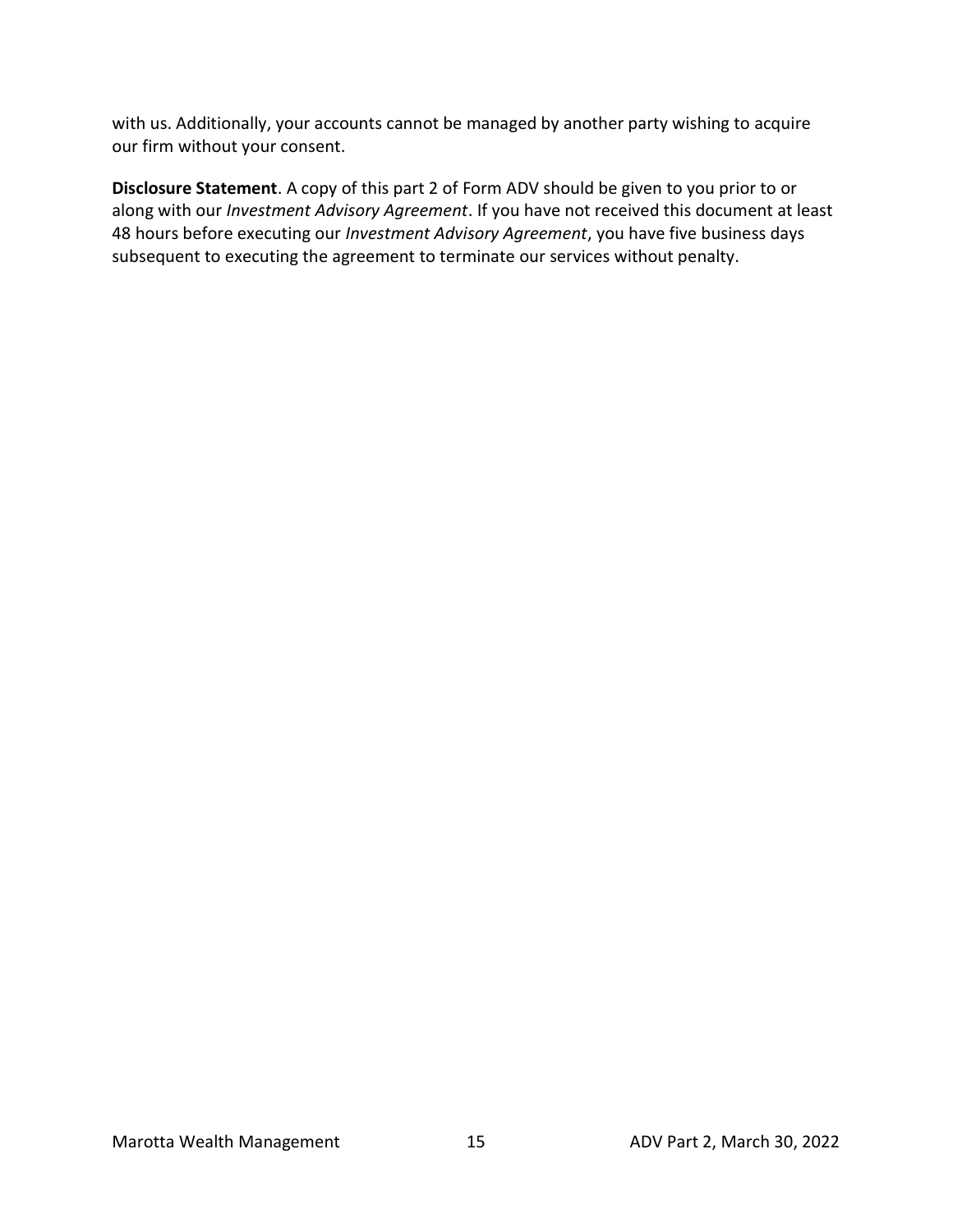## Part 2B: Brochure Supplement (Advisory Personnel)

This brochure supplement provides required information about our advisory personnel at Marotta Wealth Management as well as information about the professional designations we hold. Additional information about each supervised person is available on the SEC's website at www.adviserinfo.sec.gov.

All our financial professionals are paid a monthly salary in a direct deposit for a preset amount. Their advice, recommendations, planning, investment selections, or any other services provided to clients is irrelevant to the matter of their compensation. None of our advisory personnel receive any form of additional compensation.

Although some advisory personnel own businesses, none of our advisory personnel's other business ownerships involves a substantial amount of time; nor do they present any material conflicts of interest. None of our advisory personnel serve as an officer, director, partner, or employee of any other organization engaged in trading securities.

All our advisory personnel are supervised by David John Marotta, president, sole owner, and chief compliance officer of the firm. David John Marotta can be contacted at (434) 244-0000.

## David John Marotta, CFP®, AIF®, AAMS®

David John Marotta (born 1960) has no disciplinary history. He holds a Bachelors of Arts and Sciences in Electrical Engineering and Philosophy from Stanford University (1982) and a Masters of Arts and Sciences in Computer Information Science from University of Oregon (1989). He is a CERTIFIED FINANCIAL PLANNER™ (CFP®) professional since 2009 and holds AIF® (Accredited Investment Fiduciary) and AAMS® (Accredited Asset Management Specialist) designations (2005 and 2002 respectively). He is a NAPFA Registered Advisor® with National Association of Personal Financial Advisors (2010). He has been President of Marotta Wealth Management since 2000. Prior to Marotta Wealth Management, David was president of DT7 Software (1998– 2015), a Senior Computer Systems Engineer for University of Virginia (1990–99), Instructor, Computer and Information Science, University of Oregon, Eugene, OR, 1985, a Programming Manager (1987-90) at Lane Community College, and Instructor of Computer Science at Lane Community College (1982-87) and the University of Oregon (1985).

## Megan Russell, APMA®

Megan Russell (born 1991) has no disciplinary history. She holds a Bachelor of Arts in Cognitive Science from University of Virginia (2012). She holds the APMA® (Accredited Portfolio Management Advisor℠) designation since 2020. She has worked with Marotta Wealth Management since 2005.

## Beth Nedelisky, CFA, CFP®

Beth Nedelisky (born 1980) has no disciplinary history. She holds a Bachelor of Arts in Philosophy from Covenant College (2003). She is a CERTIFIED FINANCIAL PLANNER™ (CFP®) professional since 2009 and CFA® Chartered Financial Analyst Charterholder since 2015. She is a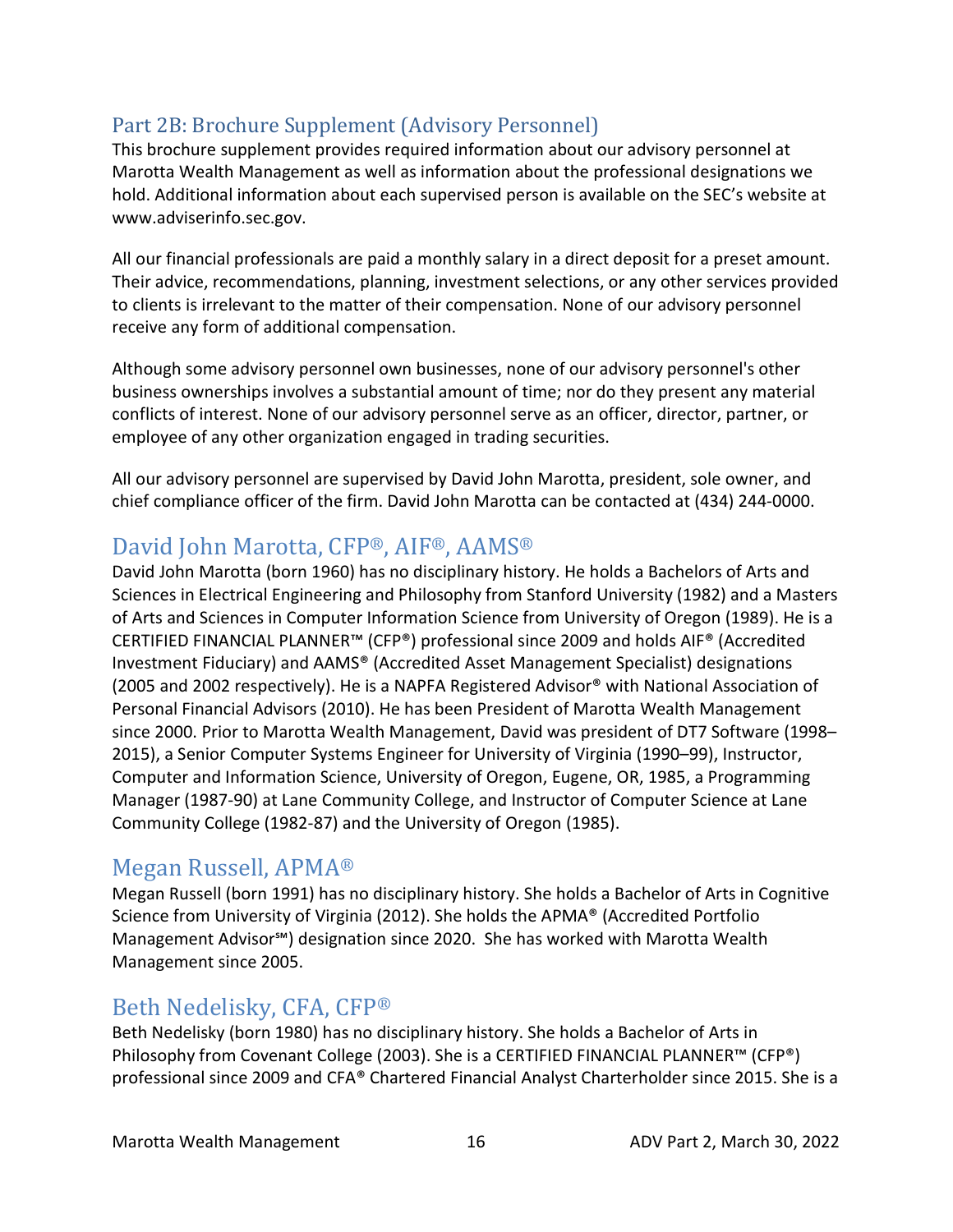NAPFA Registered Advisor® with National Association of Personal Financial Advisors since 2017. She has worked with Marotta Wealth Management since 2005.

## Austin Fey

Austin Fey (born 1985) has no disciplinary history. She holds a Bachelor of Arts in Religious Studies from Erksine College (2007). She has worked with Marotta Wealth Management since 2010.

## Courtney Fraser, CFP®

Courtney Fraser (born 1994) has no disciplinary history. She holds a Bachelor of Science in Applied Economic Management from Virginia Polytechnic Institute and State University (2016). She is a CERTIFIED FINANCIAL PLANNER™ (CFP®) professional since 2018. She is a NAPFA Registered Advisor® with National Association of Personal Financial Advisors since 2019. She has worked with Marotta Wealth Management since 2016.

## Elias J. McQuade, CFA

Elias J. McQuade (born 1990) has no disciplinary history. He holds a Bachelor of Arts in International Business (Finance, Spanish, and Entrepreneurship) from Bryant University (2012). He is a CFA® Chartered Financial Analyst Charterholder since 2021. He has worked with Marotta Wealth Management since 2016. Prior to Marotta Wealth Management, Elias was an Asset Manager with Investment Group (2015) and Delhaize Group (2013).

## Elizabeth Brew, CFP®

Elizabeth Brew (born 1995) has no disciplinary history. She holds a Bachelor of Science in Business from Virginia Polytechnic Institute and State University (2017). She is a CERTIFIED FINANCIAL PLANNER™ (CFP®) professional since 2019. She is a NAPFA Registered Advisor® with National Association of Personal Financial Advisors since 2020. She has worked with Marotta Wealth Management since 2017.

## Elizabeth "Libby" Horbaly, CFP®

Elizabeth Horbaly (born 1997) has no disciplinary history. She holds a Bachelor of Science in Business from Virginia Polytechnic Institute and State University (2019). She is a CERTIFIED FINANCIAL PLANNER™ (CFP®) professional since 2021. She has worked with Marotta Wealth Management since 2019.

## Alexandra Parker, AAMS®

Alexandra Parker (born 1983) has no disciplinary history. She holds a Bachelor of Arts in English and American Politics from the University of Virginia (2005). She holds the AAMS® (Accredited Asset Management Specialist<sup>5M</sup>) designation since 2021. She has worked with Marotta Wealth Management since 2020.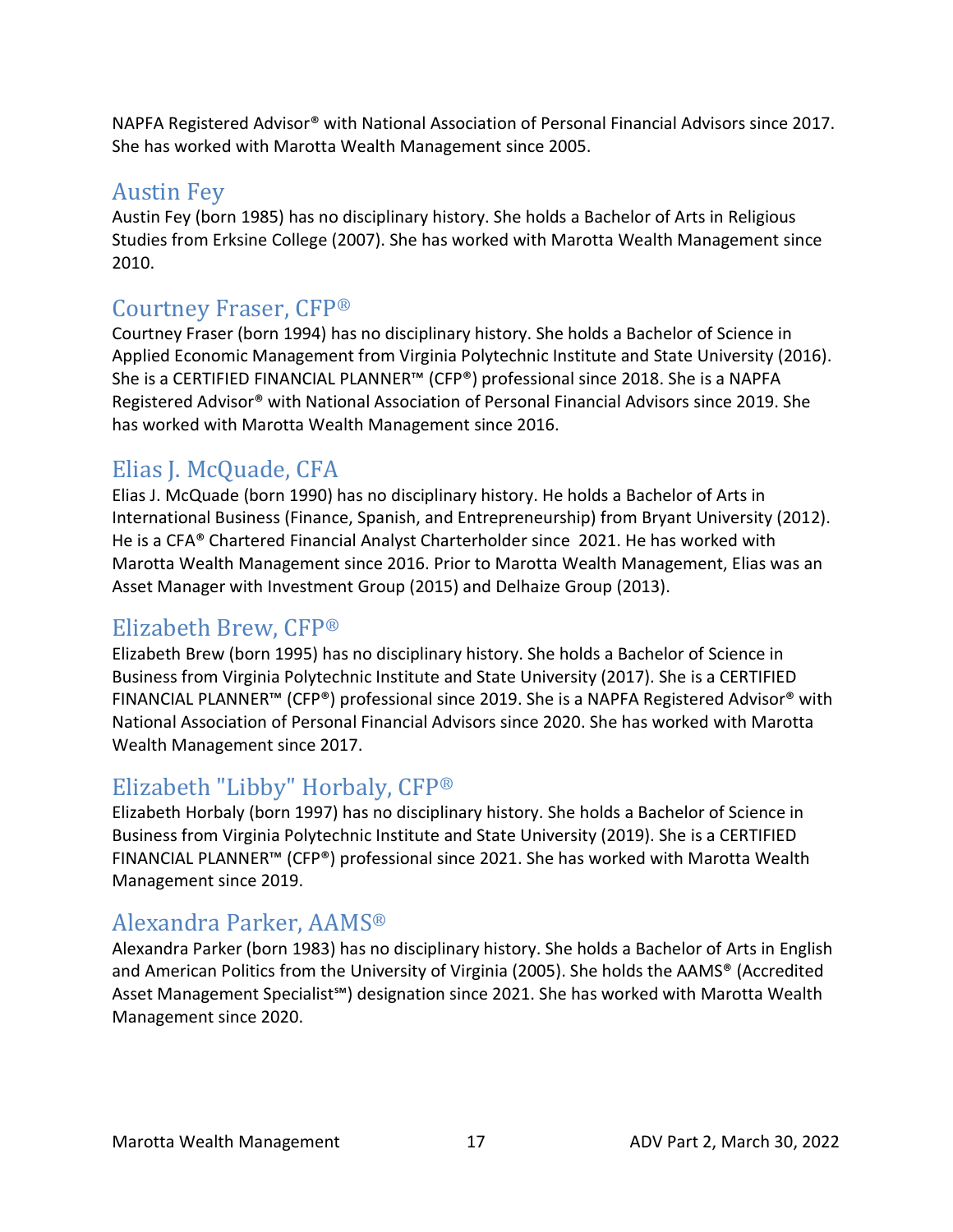### About Professional Designations

## CERTIFIED FINANCIAL PLANNER™ (CFP®)

The CERTIFIED FINANCIAL PLANNER™, CFP®, and federally registered CFP (with flame design) marks (collectively, the "CFP® marks") are professional certification marks granted in the United States by Certified Financial Planner Board of Standards, Inc. ("CFP Board").

The CFP® certification is a voluntary certification; no federal or state law or regulation requires financial planners to hold CFP® certification. It is recognized in the United States and a number of other countries for its (1) high standard of professional education, (2) stringent code of conduct and standards of practice, and (3) ethical requirements that govern professional engagements with clients.

To attain the right to use the CFP® marks, an individual must satisfactorily fulfill the following requirements:

- Education: Complete an advanced college-level course of study addressing the financial planning subject areas that CFP Board's studies have determined as necessary for the competent and professional delivery of financial planning services and attain a bachelor's degree from a regionally accredited U.S. college or university (or its equivalent from a foreign university). CFP Board's financial planning subject areas include insurance planning and risk management, employee benefits planning, investment planning, income tax planning, retirement planning, and estate planning.
- Examination: Pass the comprehensive CFP® Certification Examination. This 6-hour examination, administered over one day, includes case studies and client scenarios designed to test the examinee's ability to diagnose financial planning issues correctly and apply his or her knowledge of financial planning to real-world circumstances.
- Experience: Complete at least three years of full-time financial planning-related experience (or the equivalent, measured as 2,000 hours per year).
- Ethics: Agree to be bound by CFP Board's Standards of Professional Conduct, a set of documents outlining the ethical and practice standards for CFP® professionals.

Certified individuals must complete the following ongoing education and ethics requirements to maintain the right to continue to use the CFP® marks:

- Continuing education: Complete 30 hours of continuing education hours every two years, including two hours on the Code of Ethics and other parts of the Standards of Professional Conduct, to maintain competence and keep up with developments in the financial planning field.
- Ethics: Renew an agreement to be bound by the Standards of Professional Conduct. The Standards prominently require that CFP® professionals provide financial planning services at a fiduciary standard of care. This means CFP® professionals must provide financial planning services in the best interests of their clients.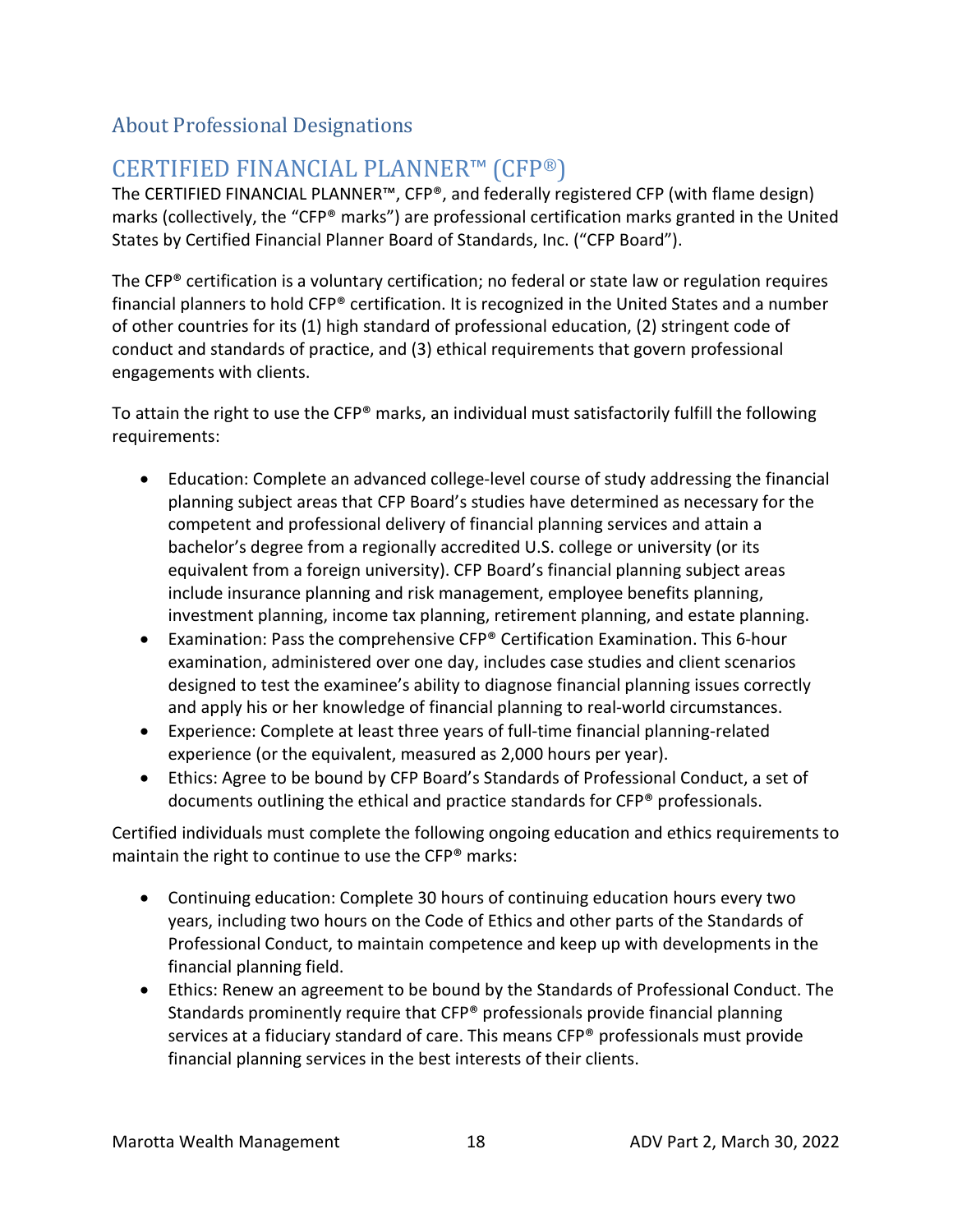$CFP<sup>®</sup>$  professionals who fail to comply with the standards and requirements just described may be subject to CFP Board's enforcement process, which could result in suspension or permanent revocation of their CFP® certification.

## NAPFA-Registered Financial Advisor®

NAPFA-Registered Financial Advisor® is the top level of membership in the National Association of Personal Financial Advisors (NAPFA). All NAPFA-Registered Financial Advisors® must have three years of comprehensive financial planning experience, present a sample comprehensive financial plan, and pass a peer review process.

Since January 1, 2009, all NAPFA-Registered Financial Advisors® must possess a bachelor's degree from an accredited institution. Since January 1, 2010, new NAPFA-Registered Financial Advisors® must also possess either the Certified Financial Planner™ designation awarded by the Certified Financial Planner Board of Standards, Inc., or (since mid-2010) the American Institute of Certified Public Accountants' Personal Financial Specialist (CPA/PFS) credential. All NAPFA-Registered Financial Advisors® must also adhere to NAPFA's Fiduciary Oath, Standards of Membership and Affiliation, and Bylaws. NAPFA-Registered Financial Advisors® must also comply with NAPFA's industry-leading strict continuing education requirements of 60 hours every two years.

All NAPFA-Registered Financial Advisors® provide investment and/or financial advice on a strictly Fee-Only basis as defined by NAPFA. NAPFA defines a Fee-Only financial advisor as one who is compensated solely by the client with neither the advisor nor any related party receiving compensation that is contingent on the purchase or sale of a financial product. No NAPFA-Registered Financial Advisor® may receive commissions, rebates, awards, finder's fees, bonuses, or other forms of compensation from others as a result of a client's implementation of the individual's planning recommendations. In addition, NAPFA-Registered Financial Advisors® must continue to meet NAPFA's standards for strong character and adherence to the laws and regulation governing the profession.

## Chartered Financial Analyst® (CFA®)

The Chartered Financial Analyst (CFA®) Program is a graduate level, self-study program offered by the CFA Institute (CFAI, formerly AIMR) to investment and financial professionals. A candidate who successfully completes the program and meets other professional requirements is awarded a "CFA charter" and becomes a "CFA charter holder."

To become a charter holder, a candidate must satisfy the following requirements:

- Complete the CFA Program (mastery of the current CFA curriculum and passing a series of three six-hour, proctored examinations);
- Possess a bachelor's degree (or equivalent) from an accredited institution;
- Have four years (48 months) of qualified work experience (or a combination of education and work experience acceptable by the CFA Institute);